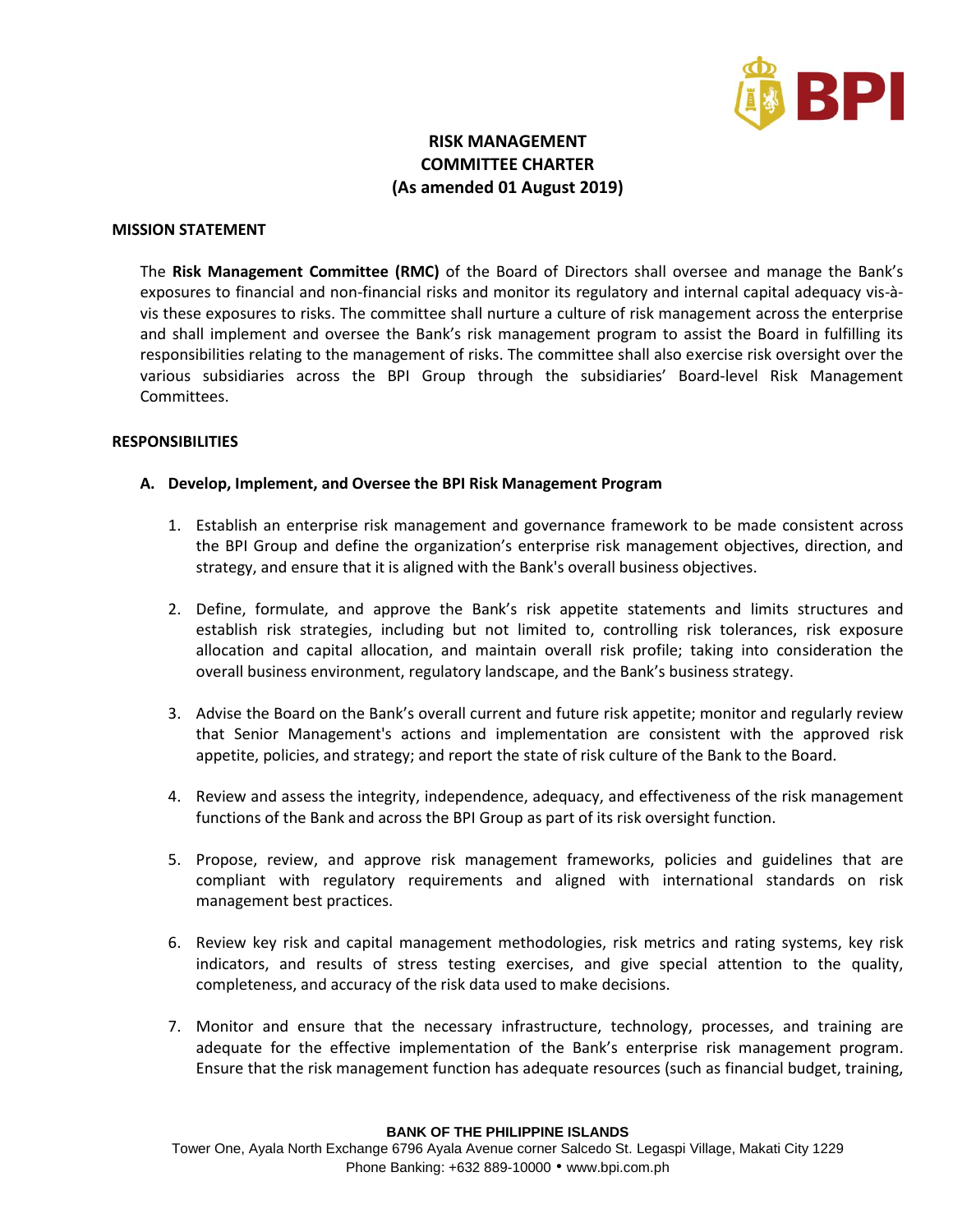

and manpower complement) to carry out its risk management functions and to effectively oversee the risk-taking activities of the Bank.

- 8. Review and revise the Bank's overall risk management program to ensure that it is kept relevant, comprehensive and effective; and key components of which duly communicated across the different levels of the organization where appropriate.
- 9. Evaluate annually the performance of the Committee as a body and report the results to the Board or to such committee that may be appointed by the Board for review. This also includes detailed accomplishment reports on work performance and activities done for the period.
- 10. Select/Appoint, remunerate, and dismiss the Chief Risk Officer for approval and confirmation of the Board. Assess the annual performance of the Chief Risk Officer and risk management functions taking into account how it carried out its duties and responsibilities.

# **B. Identify, Assess, Report, and Manage Risk Exposures**

1. Ensure the proper identification, measurement, monitoring and control of the 1. Bank's material individual and aggregate risk exposures vis-a-vis acceptable risk appetite, tolerances and approved risk limits. This also includes the review of material risk exposures across the BPI Group as part of its risk management oversight function.

## **a. Credit Risk**

- 1) Review the total loan portfolio and monitor and control existing credit exposures to different industries, borrower-groups, classification of account, and/or customer segments to monitor loan portfolio quality, provisioning levels, and credit concentration risk, if any.
- 2) Oversee the development and maintenance of an effective internal credit risk rating system in compliance to Basel and BSP requirements, including risk-adjusted pricing structure, and credit risk reviews of business segments, programs, and loan portfolios.
- 3) Review stress tests and sensitivity analyses of the loan portfolio and compliance to regulatory ceilings, metrics, and limits.

### **b. Market and Liquidity Risks**

- 1) Monitor and control the Bank's exposures to market risk, interest rate risk in the banking book, and liquidity risk and review compliance with defined risk limits and regulatory requirements.
- 2) Monitor and ensure adequate levels of liquidity, both under normal and stress scenarios.

# **c. Operational and IT Risks**

1) Review Management's assessments and treatment plans on various operational and IT key risk indicators including technology and outsourcing activities.

#### **BANK OF THE PHILIPPINE ISLANDS**

Tower One, Ayala North Exchange 6796 Ayala Avenue corner Salcedo St. Legaspi Village, Makati City 1229 Phone Banking: +632 889-10000 • [www.bpi.com.ph](http://www.bpi.com.ph/)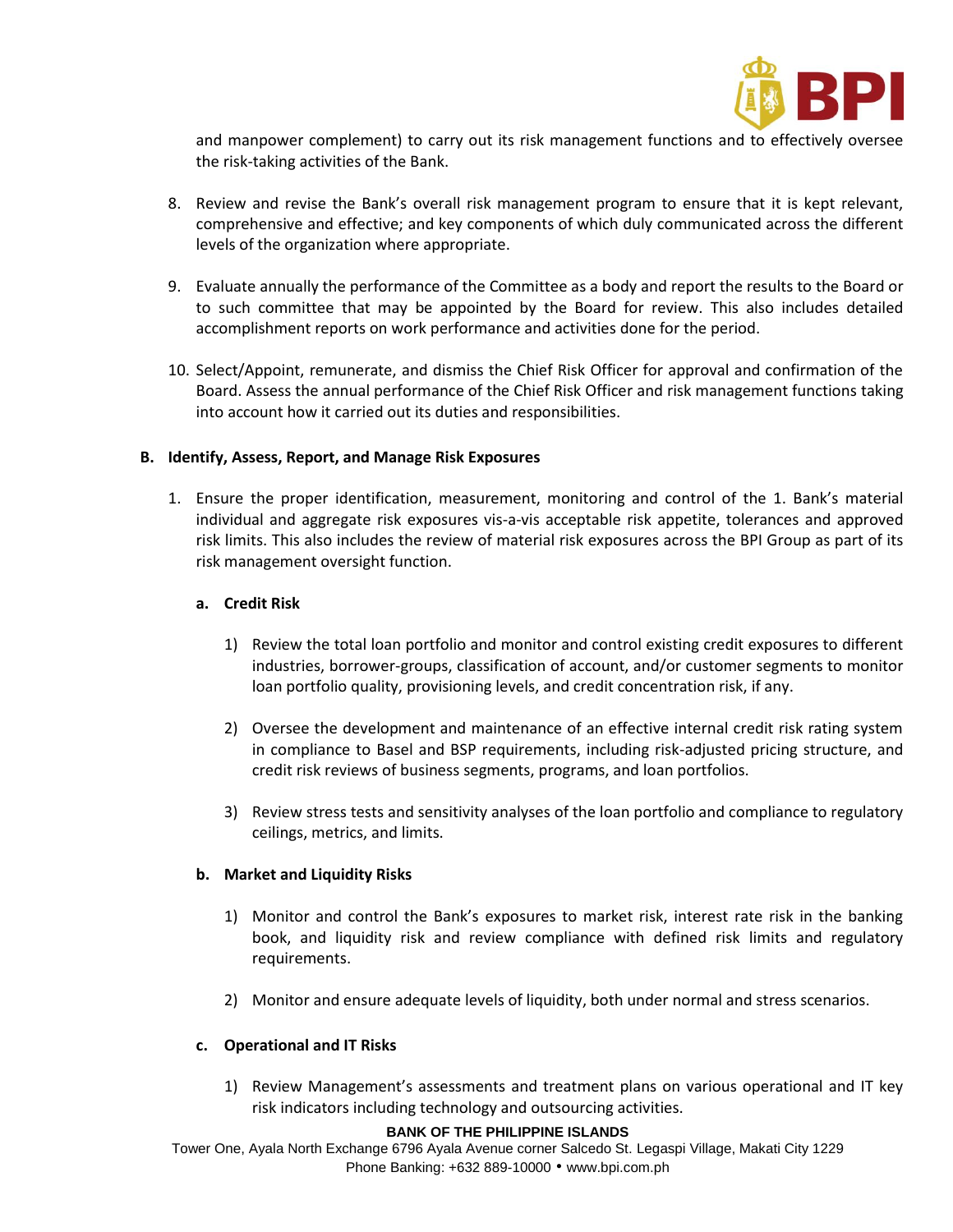

- 2) Review the adequacy of the operational and IT risks loss data.
- 3) Monitor the performance and results of risk and control self -assessments by Bank units.
- 4) Monitor completeness and relevance of management and operating manuals including business continuity plans.
- 5) Approve recommendations of operational and IT risk management strategies including the enhancements of risk management processes and controls.
- 6) Oversee implementation of sound business continuity management and crisis resiliency risk management frameworks.

## **d. Other Risks**

- 1) Oversee implementation of the Bank's risk management frameworks and system covering other risk areas (including new, evolving, and/or emerging risks) such as brand and reputational, model risk, amongst others.
- 2) Review reports on events and issues that may affect the Bank's brand and reputation.
- 3) Review independent model validation reports, activities, and risk models-related policies.
- 2. Provide Senior Management recommendations and/or plans of actions, including resolutions to significant risk issues and exposure limit breaches, to minimize losses from probable or realized risks (including new, evolving, and/or emerging risks). This includes the approval of corresponding sanctions for excessive risk-taking at the business unit level (first line of defense) as recommended by the Chief Risk Officer.
- 3. Regularly report to the Board the Bank's overall risk exposure and necessary action taken/ recommendations to reduce, mitigate, and/or transfer risks.

### **C. Monitor and Oversee the BPI Capital Management program**

- 1. Monitor the Bank's capital, encompassing both the demand and supply of capital, 1. to ensure that the enterprise maintains an appropriate level and quality of capital commensurate with all relevant risks to which the enterprise is exposed, vis-a-vis related business opportunities, and in compliance with regulatory requirements, specifically the Bank's ICAAP program.
- 2. Review the Bank's policies and processes for the management of capital and ensure that capital planning, capital management, and recovery planning are effectively implemented, communicated and integrated into Bank's overall risk management culture and approach.
- D. **Perform other functions** as may be mandated by the Board relating to the management of the Bank's capital and risks covering credit, market, liquidity, operational and IT, reputational, strategic and other identified material risks to the Bank.

#### **BANK OF THE PHILIPPINE ISLANDS**

Tower One, Ayala North Exchange 6796 Ayala Avenue corner Salcedo St. Legaspi Village, Makati City 1229 Phone Banking: +632 889-10000 • [www.bpi.com.ph](http://www.bpi.com.ph/)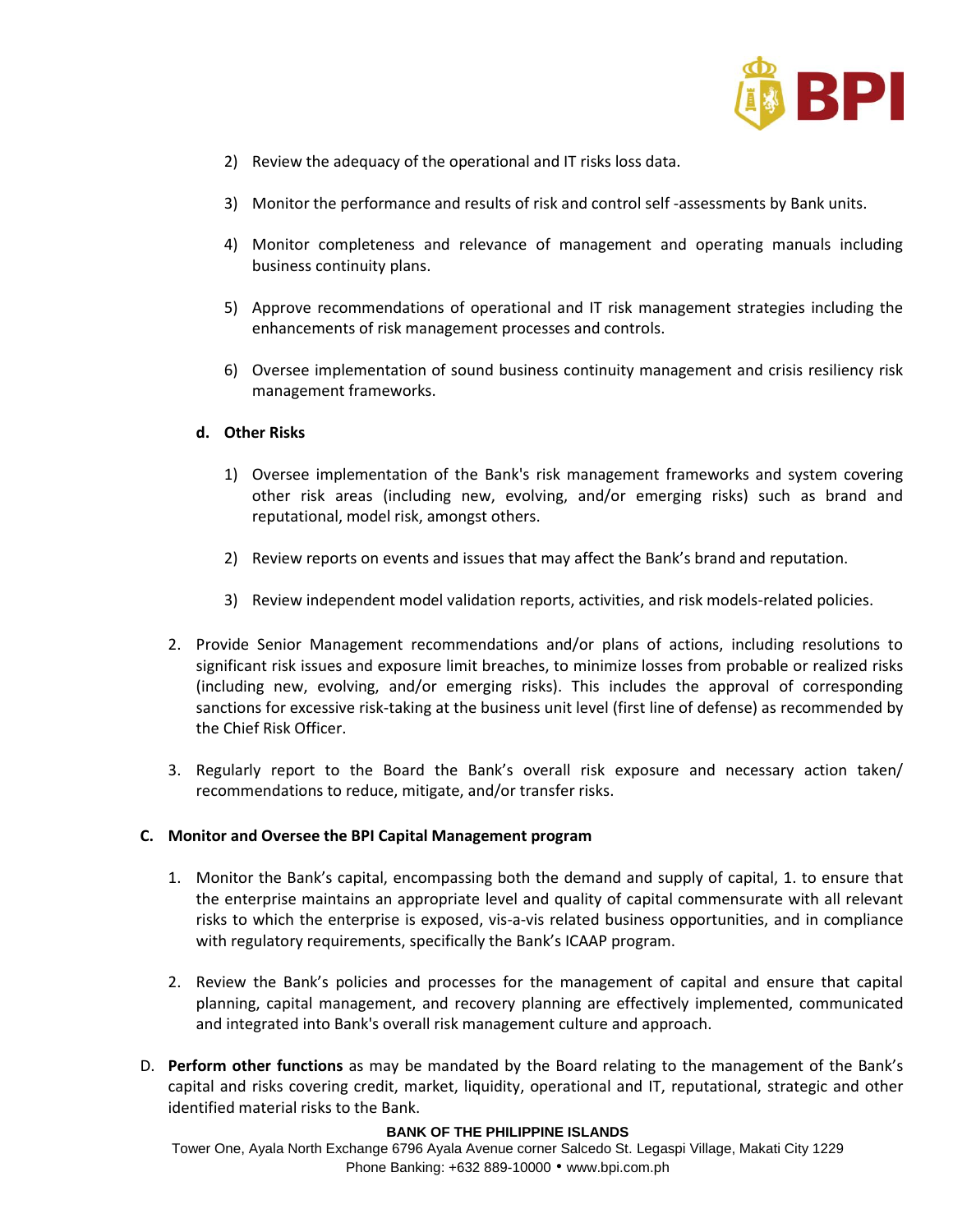

# **AUTHORITIES**

# **A. Rights and Powers**

- 1. Form sub-committees and delegate its risk and capital management functions to sub-committees or line management as may be deemed necessary.
- 2. Require and/or review reports (including Minutes of the meetings) from the Bank's management committees, Chief Risk Officer, Risk Management Office, and Risk Management Committees of the BPI subsidiaries that are necessary to monitor and assess risk exposures and capital adequacy and their overall implication to the Bank and the BPI Group.
- 3. Recommend to the Board for approval the
	- a. most appropriate risk and capital structure for the Bank and the BPI Group in consideration of the BPI Group's long-term strategic objectives, current business plans, and risk appetite
	- b. BPI Group's risk and capital management policies
- 4. Confirm and/or approve proposals relating to risk management policies, risk limits, risk exposure allocation, capital allocation, risk management metrics, methodologies, and systems.
- 5. The committee shall have unrestricted access to Management and employees of the Bank and Management may be called upon to attend and/or present in RMC meetings as the need arises.
- 6. The committee shall also have access to independent experts to assist in discharging its responsibilities including new regulations, developments, and trends on risk management.

# **B. Scope of Authority**

Monitoring of the Bank's management of risk exposures in credit, market, liquidity, operational and IT, reputational, strategic and other identified material risks to the Bank.

# **MEMBERSHIP**

- **A. Composition** RMC members shall be appointed by the Board of Directors. The RMC shall be composed of at least three (3) members of the Board, majority of whom shall be Independent Directors, including the Chairperson. The RMC shall possess a range of knowledge and expertise on risk management issues and best practices. The Chairperson shall not be the Chairperson of the Board of Directors or of any other board-level committee.
- **B. Authority to change** the composition of the committee shall rest with the Board of Directors.